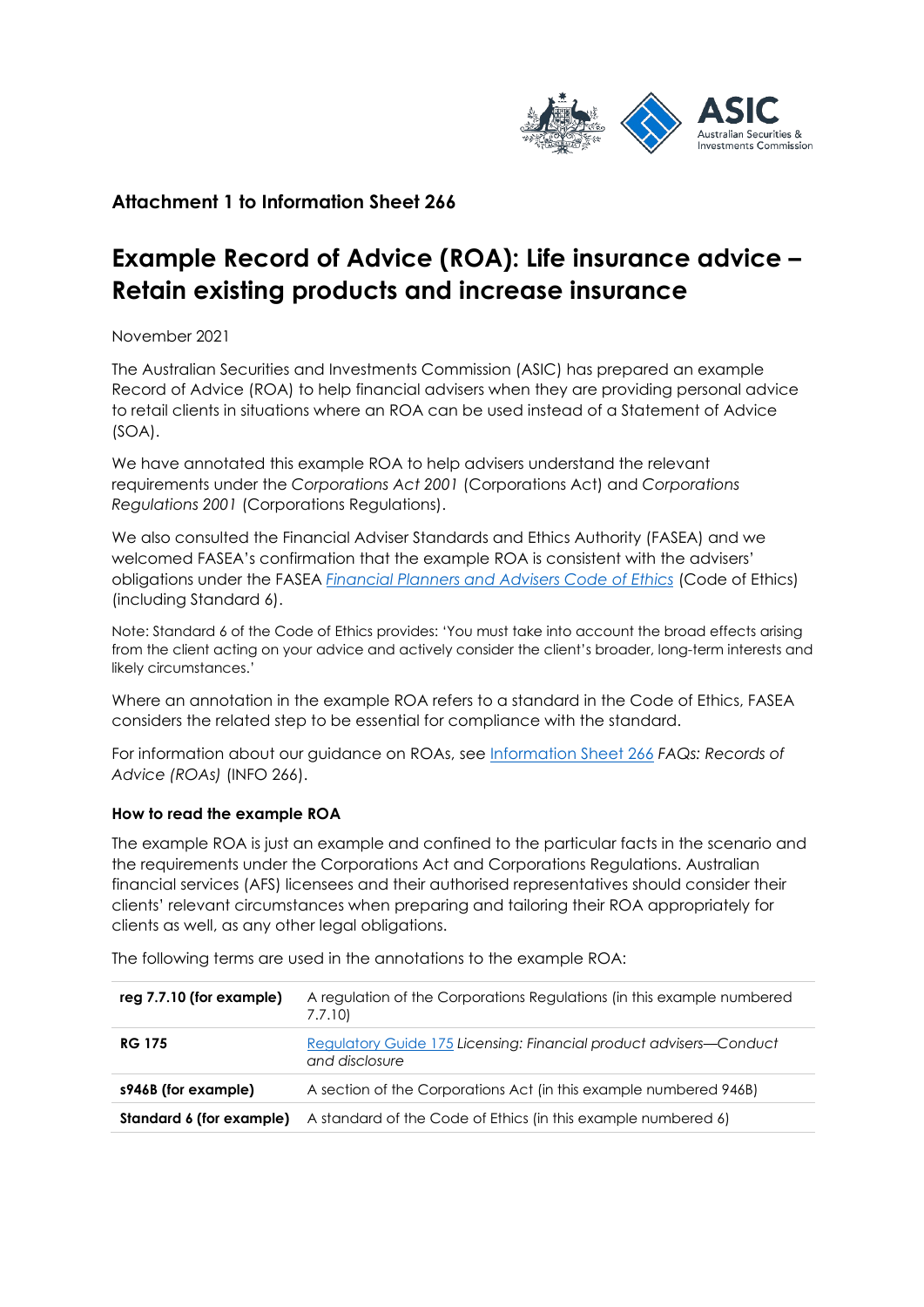## **Example scenario**

### *Background*

The client, Nick Rossi, is an existing client of Sarah Johnson of ABC Advice Pty Ltd (licence number 987654). Sarah Johnson is the 'providing entity'.

**Note:** A 'providing entity' is an AFS licensee, or an authorised representative of an AFS licensee, that provides personal advice to a retail client: see s944A of the Corporations Act.

When Nick needs advice, he contacts Sarah. He pays a fee for the advice he receives about his superannuation. Sarah receives commissions for the advice she gives Nick about his insurance.

Nick sought advice from Sarah six years ago when he took out a mortgage to buy his home. Sarah's advice to Nick at that time was about his personal insurance and superannuation.

In the last six years, Sarah has helped Nick by recommending and implementing insurance policies and reviewing his superannuation fund and investment option. Sarah reviewed Nick's nomination of beneficiaries of his superannuation fund (including insurance) so it reflects his intentions if he passes away. Nick is close to his sister, Jessica, who is his nominated beneficiary.

Over time, Nick has experienced changes to his circumstances through career progression and changing employers. In February 2019, there was a significant change in Nick's personal circumstances when he received a large inheritance from his father's estate.

### *Previous advice service and documents*

In February 2019, Sarah provided Nick with an SOA when he received the inheritance from his father's estate (February 2019 SOA). This was a significant change in Nick's circumstances, and Sarah and Nick discussed how it would affect Nick's overall situation.

Before Sarah provided Nick with the February 2019 SOA, Sarah and Nick discussed:

- using the inherited funds to reduce Nick's mortgage through an offset or redraw facility so he could maintain flexibility. Nick's primary goal was to reduce his mortgage
- reviewing Nick's existing insurance policies, and
- Nick's estate planning. Sarah referred Nick to a lawyer to get advice about putting in place the relevant arrangements. Sarah recorded the contact details of Nick's lawyer and his sister, Jessica, on Nick's client file.

Nick paid for the February 2019 SOA from a combination of his cash savings and, to the extent that the advice was connected to superannuation, his superannuation fund.

### *Current situation*

Nick is 44 years old, single and in good health. He has a background in commerce and has been employed full time in a professional capacity since graduating from university in his early 20s.

Nick has life insurance, total and permanent disability (TPD) insurance and income protection (IP) insurance with XYZ Insurance. The IP insurance is an indemnity value policy with a 90-day waiting period and is payable to age 65. These policies are individual insurance policies owned by and paid from Nick's XYZ Superannuation Fund. The annual premium for these policies is \$2,998.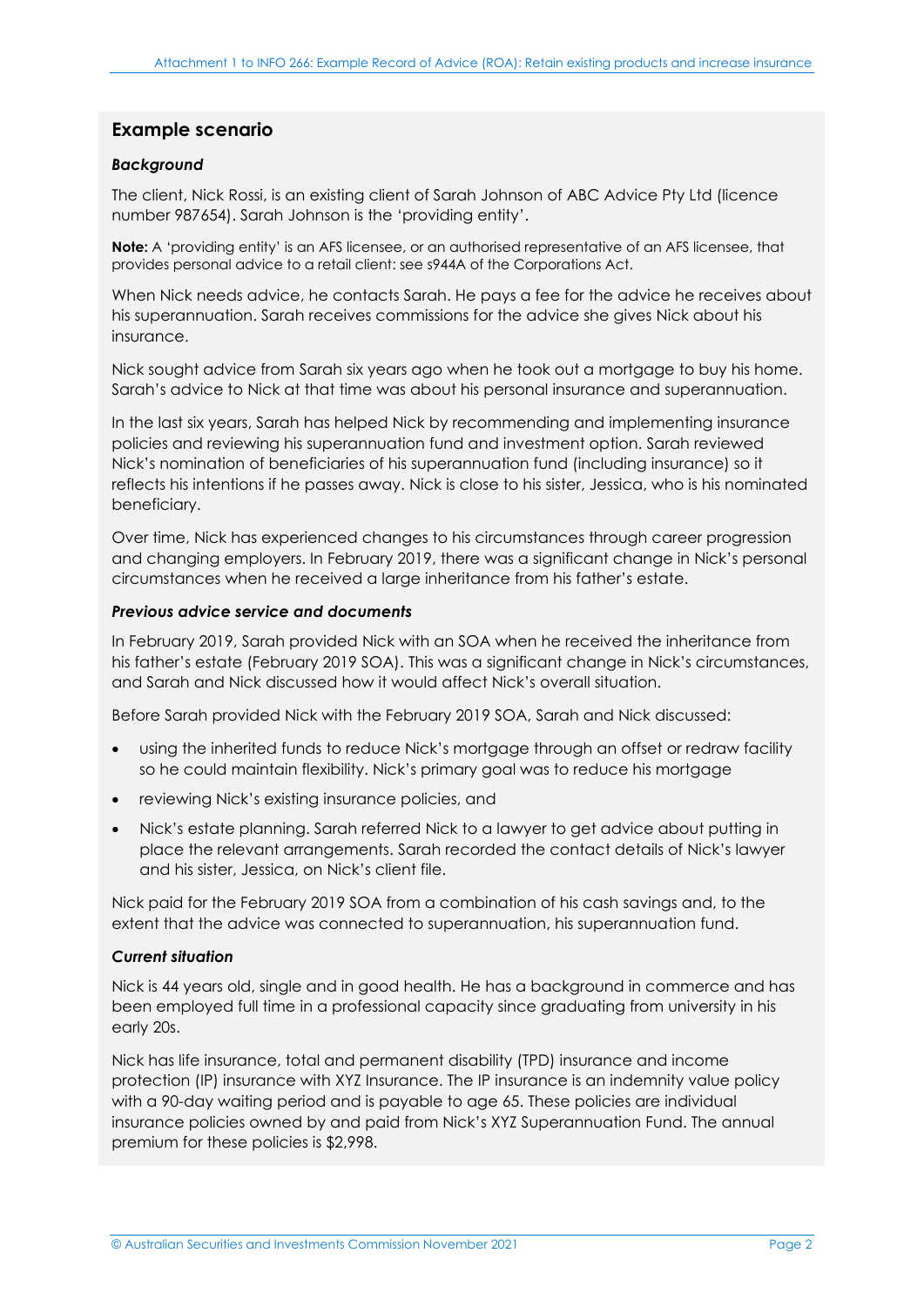Nick also has trauma insurance outside superannuation, which he pays for from his cashflow. The annual premium for this policy is \$680.

Nick's superannuation is invested in the Index Growth investment choice of XYZ Superannuation Fund.

At Nick's recent annual performance review, he received a \$20,000 salary increase which he was quite pleased about. Nick did not receive a salary increase last year because his employer implemented a salary freeze due to the COVID-19 pandemic. Sarah has always told Nick to contact her if his circumstances change.

While Nick's salary increase is not considered significant in the context of his existing salary, Nick understands that his income is important to repaying the remainder of his mortgage and to meet his living expenses. Nick wants to ensure his increased income is insured. He contacts Sarah to arrange a meeting to discuss his salary increase and whether it affects his superannuation or insurance policies.

## *Commentary about this advice*

Sarah starts her meeting with Nick by confirming his current relevant circumstances. Sarah is satisfied Nick's circumstances are not significantly different from those recorded in his February 2019 SOA. During the meeting Sarah and Nick discuss the following matters.

*Superannuation*

- Nick explains that he recently checked his superannuation fund balance and saw that it had performed well. Nick was surprised by this as he had been concerned that there may have been a downturn in markets during the COVID-19 pandemic.
- Sarah discusses Nick's superannuation and considers his risk profile as a Growth investor in relation to his superannuation. Sarah does not ask Nick a series of detailed questions about risk and return, but they do discuss what has happened in the market generally, and, then, how that affects Nick's superannuation fund investment. Sarah and Nick also discuss Nick's tolerance for the risk of capital loss, longevity risk, market risk and inflation risk. Sarah is satisfied that Nick remains a Growth investor for the purpose of his superannuation fund and she confirms that Nick understands and remains comfortable with this approach.
- Sarah recommends that Nick make no change to his superannuation investment. Sarah considers that her advice is in Nick's best interests and appropriate because Nick's investment option (Index Growth) aligns with his Growth investor risk profile, and because the existing XYZ Superannuation Fund platform is competitive both on fees and on longterm performance history. Sarah's recommendation to Nick is informed by her research into his XYZ Superannuation Fund and underlying investment, and her comparison of their fees and performance to similar funds and investments in the market.

## *Insurance*

- Sarah asks Nick several questions about his health and lifestyle and satisfies herself there are no known changes in Nick's health or lifestyle that would impact his ability to apply for insurance.
- Sarah considers Nick's insurance policies and recommends that Nick maintain his existing life, TPD and trauma insurance. This is because the policies continue to meet his needs, are cost effective and have no exclusions or loadings. Although Nick does not need life insurance, he values the TPD insurance (which is bundled with his life cover) and wishes to keep it in place. Nick understands there is a cost to maintaining the additional life insurance, which Sarah has explained to him.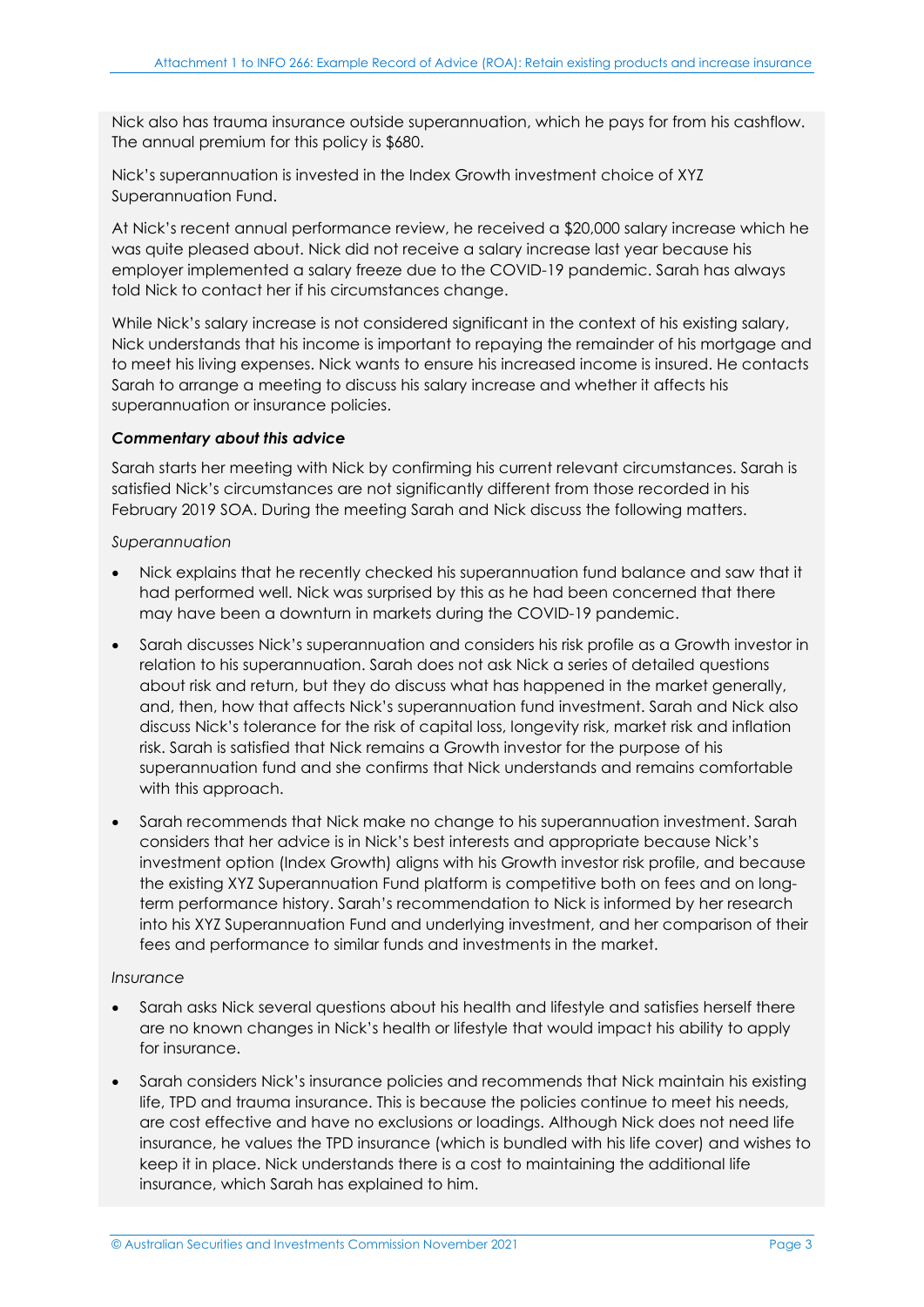- Sarah explains that Nick could take out a new IP policy but she does not recommend this. Sarah explains to Nick that new IP policies implemented after 1 October 2021 have different features and benefits when compared to his current IP policy and they discuss how these changes may impact Nick. Sarah reviews the features and benefits of Nick's existing IP policy and confirms they remain appropriate for Nick's circumstances. She recommends that Nick maintain his existing IP policy for his personal circumstances and that he apply to increase his IP monthly benefit to cover his salary increase. Sarah's research into Nick's IP insurer and the alternative IP insurance policy options available to Nick has informed her recommendation.
- Sarah discusses the possibility that Nick could make salary sacrifice contributions to his superannuation to offset the impact of the insurance premiums on his superannuation balance. However, because Nick's primary goal is to reduce his mortgage, Sarah does not recommend he make salary sacrifice contributions at this time. Nick's increase in income will be used to accelerate the repayment of his mortgage.
- Sarah discusses the insurance application process and explains that Nick will need to answer questions and may need to provide supporting documents to XYZ Insurance (e.g. income and medical records). This process is called 'underwriting'. Sarah highlights that Nick has an important duty to take reasonable care not to make a misrepresentation to the insurer when applying to increase his IP insurance. Failure to meet this duty can have serious impacts on Nick's insurance. For example, the insurance policy could be avoided (treated as if it never existed), or its terms may be changed. This may also result in a claim being declined or a benefit being reduced. Sarah explains the importance of Nick providing detailed answers and invites Nick to contact her with any questions.

## *Estate planning*

- Sarah confirms with Nick that he implemented the estate planning arrangements they discussed in February 2019. Nick's estate planning arrangements reflect his wishes.
- Sarah reviews Nick's nomination of beneficiaries on his XYZ Superannuation Fund. Although she has previously explained this to Nick, Sarah reminds him that, because his life insurance is held through his superannuation account, if he dies his life insurance will be part of his superannuation account and be paid according to his nomination of beneficiaries. Nick confirms his nomination is unchanged.

## *Advice fees*

• Sarah discloses that her fee for her advice to Nick about his superannuation (including implementation of the advice) will be paid from Nick's superannuation account.

## *Advice records*

Sarah's research of insurance policies and detailed notes of her discussions with Nick are adequately recorded on Nick's client file. Sarah's records confirm Nick's understanding of their discussions.

Sarah does not have to give Nick an SOA for this advice as it satisfies the conditions of the further advice situation in s946B(2); instead, she can keep an ROA: see reg 7.7.10AE. While Sarah is not required to give Nick a copy of the ROA, she likes to give her clients a copy of the ROA as part of her advice process so she can discuss the advice and ensure her clients understand it.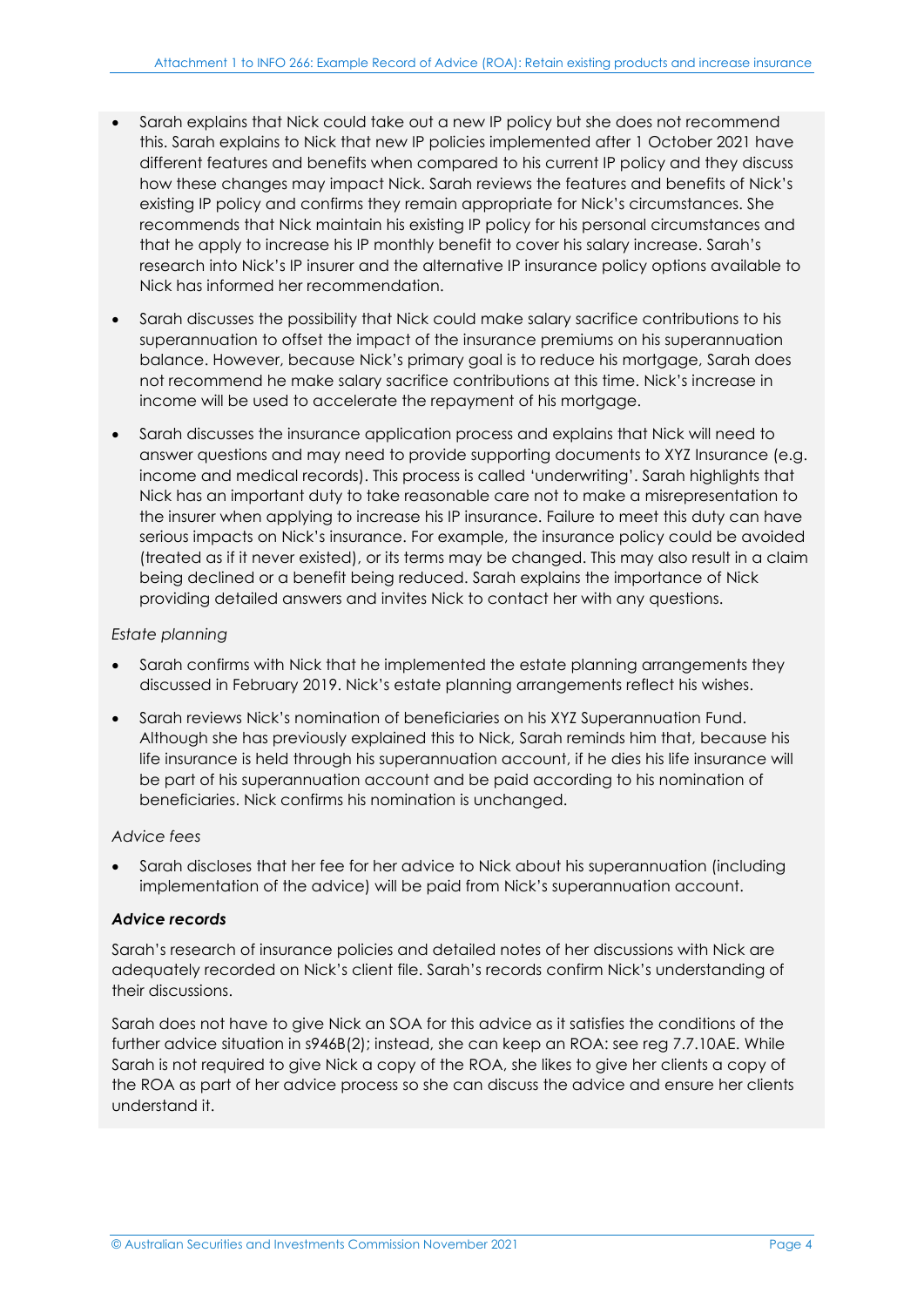## *When would Sarah need to give Nick an SOA?*

Sarah would need to give Nick an SOA in the following example situations:

- Nick approaches Sarah for advice on whether he should transfer his superannuation to a self-managed superannuation fund (SMSF). One of Nick's colleagues recently started an SMSF and Nick wants to see if an SMSF would be suitable for him. An SOA would need to be given because the basis of this advice would be significantly different to the basis of the previous advice provided to Nick in the February 2019 SOA.
- Nick has been made redundant and approaches Sarah for advice on how to use his redundancy package. An SOA would need to be given because there has been a significant change in Nick's relevant circumstances, and because the basis of the advice would be significantly different to the basis of the previous advice provided to Nick in the February 2019 SOA.
- Nick has saved \$50,000 and approaches Sarah for advice on how best to invest his savings. Nick is interested in buying shares and property but knows he doesn't have enough for a deposit. An SOA would need to be given because the basis of this advice would be significantly different to the basis of the previous advice provided to Nick in the February 2019 SOA.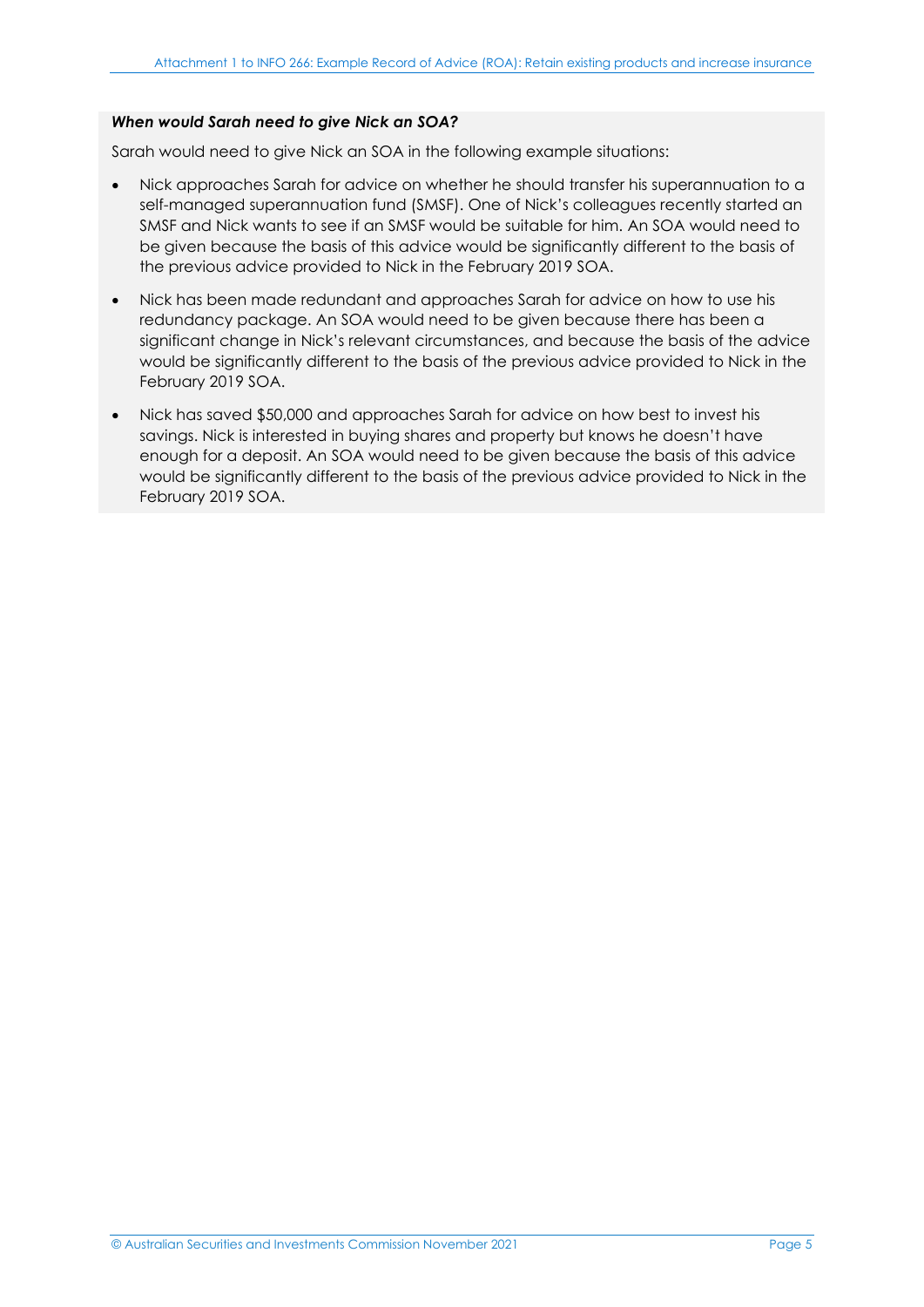# **Record of Advice**

**TIP:** Authorised representative and AFS licensee details can be displayed in different ways.

The providing entity must have previously given the client an SOA (the previous advice) that sets out the client's relevant circumstances in relation to the previous advice: s946B(2)(a) inserted by reg 7.7.10AE.

The providing entity should be satisfied that the basis on which the further advice is given is not significantly different from the basis on which the previous advice was given: s946B(2)(c) inserted by reg 7.7.10AE.

The ROA must include either the advice given to the client or brief particulars of the recommendations and the basis of the recommendations: reg 7.7.09(1).

**TIP:** When considering using templates and preparing ROAs, you should consider presenting the information in a way that is easy for the client to digest and understand.

**Client name:** Nick Rossi **Date of advice:** 12 October 2021 **Prepared by:** Sarah Johnson, authorised representative 112211 **Licensee:** ABC Advice Pty Ltd, licence number 987654

## **About this document**

This Record of Advice (ROA) sets out my advice to you after our discussions about your financial circumstances.

This ROA contains further advice to the advice you received in the Statement of Advice (SOA) dated 23 February 2019.

The SOA sets out your relevant circumstances at that time.

## **Your current situation**

- You have recently received a \$20,000 increase in your salary. This has increased your annual salary from \$150,000 to \$170,000.
- You would like advice on increasing your income protection (IP) monthly benefit to reflect your increase in salary.
- You are interested to know how your XYZ Superannuation Fund has performed in the last financial year and whether any changes are recommended.
- There have been no other changes to your situation.

## **My advice to you**

## *XYZ Superannuation Fund*

My advice is to make no changes to your XYZ Superannuation Fund.

The reasons for my advice are:

- XYZ Superannuation Fund remains a suitable fund for you. When I compared other superannuation funds with similar features and investment options, I found that the XYZ Superannuation Fund has competitive fees and its long-term performance history is strong.
- Maintaining your current investment option (Index Growth) is consistent with your Growth risk profile and your asset allocation.

AFS licensees and authorised representatives must keep records of the personal advice given to clients: s912G. See RG 175.218–RG 175.223, RG 175.427–RG 175.432 and Standard 8.

**TIP:** You can choose to summarise the client's relevant circumstances, or clearly state that the previous SOA sets out the client's relevant circumstances: see RG 175.182(b).

**TIP:** These are the changes that have occurred since the previous advice was provided.

The providing entity should be satisfied that the client's relevant circumstances are not significantly different from those in the previous advice: s946B(2)(b) inserted by reg 7.7.10AE.

**TIP:** Keep adequate records on the client's file of your investigation into financial products: see RG 175.427.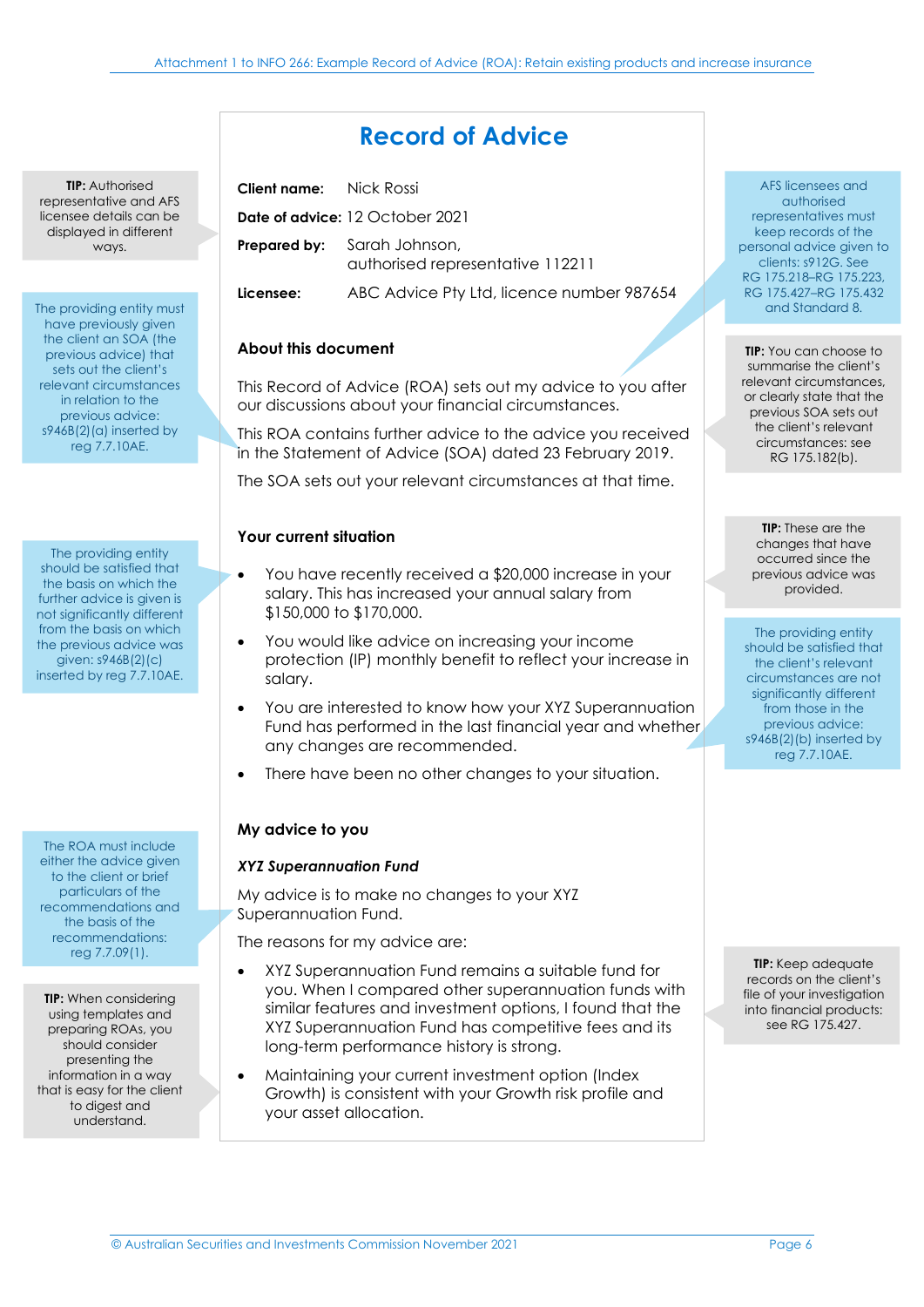### *XYZ Insurance*

My advice is to keep your existing life, total and permanent disability (TPD) and trauma insurance cover, and apply to increase your IP policy.

This is because these insurance arrangements continue to meet your needs, are cost effective and have no exclusions or loadings.

I recommend you apply to increase your IP monthly benefit from \$9,375 to \$10,625 to align with your recent increase in salary. This will ensure you are protected for 75% of your salary.

I have compared the premiums of your existing levels of insurance, and the proposed increase in your IP policy, with other insurers' premiums on IP policies implemented after 1 October 2021. Your existing IP policy is currently cheaper. I recommend you maintain your existing IP policy as the premium remains competitive and affordable for your personal circumstances and you will retain your existing policy features and benefits.

I have also reviewed the features and benefits of your IP insurance and these remain appropriate for you. This is because you have sufficient savings to fund your living expenses during a 90-day waiting period, and you plan to work until you are 65. To apply for the increase in your IP policy, you will need to complete the XYZ Insurance form 'Apply for an increase in your insurance'.

**Important note:** When you apply to increase your IP insurance policy, you will need to answer the insurer's questions and may need to give supporting information (e.g. income and medical records).

This process is called 'underwriting'. It may result in terms being applied to the increased portion of your new insurance or your application being declined.

When applying to increase your insurance policy, you have an important duty to take reasonable care not to make a misrepresentation to the insurer.

If you do make a misrepresentation, it can have serious impacts on your insurance. For example, the policy could be avoided (treated as if it never existed), or its terms may be changed. This may also result in a claim being declined or a benefit being reduced.

**TIP:** When conducting a reasonable investigation, you should consider and investigate any existing product, and any other products that may be suitable for the client: see Standard 5.

Investigations are scalable – that is, the extent of your inquiries will depend on whether your advice is simple or involves complex financial products or strategies: see RG 175.340–RG 175.348.

A reasonable investigation conducted under s961B(2)(e) does not require an investigation into every product available: s961D. See RG 175.335.

**TIP:** You should make adequate inquiries about the client's relevant circumstances relating to the insurance advice and discuss the importance of disclosure with the client. It's important to keep adequate records of these inquiries and discussions.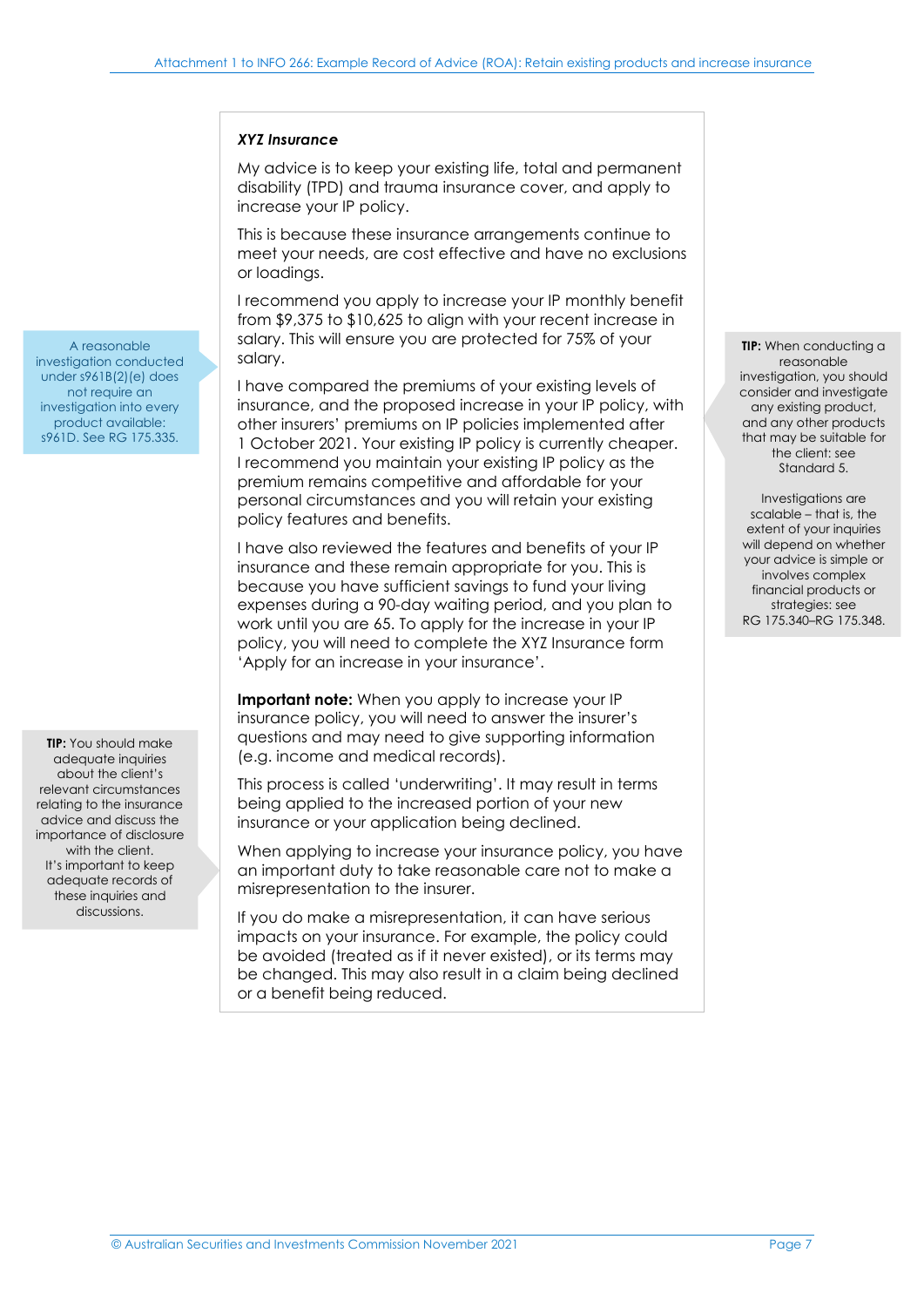**TIP:** Keep adequate records on the client's file of conversations with the client: see RG 175.427–RG 175.432.

**TIP:** You should ensure your fees and charges are fair and reasonable and represent value for money for your client: see Standard 7. Factors to consider may include the client's relevant circumstances, how much they are willing to pay for the advice and whether this is reasonable, the client's desire to minimise fees and costs and whether the level of services meets their needs: see RG 175.301(d), RG 175.319(c) and RG 175.413(c).

### **Things you need to know**

- As part of the application process, you may be required to provide supporting documents to XYZ Insurance (e.g. income and medical records).
- Your IP policy is an indemnity value policy, which means you will need to produce proof of your income at the time of claim. If your income has reduced at that time, you will only be paid 75% of the reduced amount as a monthly benefit.
- Increasing your IP monthly benefit will increase the annual premium by \$114 (subject to underwriting). This will be paid from your superannuation account.
- We have discussed salary sacrificing into superannuation to offset the impact of your insurance premiums on your superannuation balance. However, given that your primary goal is to reduce your mortgage, I do not recommend salary sacrifice contributions at this time.
- Paying insurance premiums using your superannuation impacts your retirement savings. I estimate (based on modelling) that in 10 years' time your superannuation balance will be \$30,968 lower.
- It's important to review your insurance needs regularly. Please continue to contact me when your situation changes so your policies can be reviewed and adjusted if required. I will call you annually to ensure your circumstances have not changed in a way that may impact your insurance and superannuation.

### **Advice fees and conflicts of interest**

### *Superannuation*

The cost of my advice (including implementation of the advice) about your superannuation is \$[X] including GST. This amount will be deducted from your superannuation account.

### *Insurance*

The cost of my advice about your insurance is met by XYZ Insurance which pays commissions to ABC Advice Pty Ltd, which shares that commission with me.

These commissions are set out in the table on the next page.

**TIP:** Sarah has explained to Nick the impact of using his superannuation to pay for his insurance premiums, and he has considered additional contributions to superannuation: see Standard 6. This is one way an advice provider can demonstrate compliance with the best interests duty and related obligations. Keep adequate records on the client's file of the modelling and any client discussions.

When giving further advice, the providing entity must disclose any actual or potential conflicts of interest, commissions and remuneration that might influence the providing entity in giving the advice and, if applicable, any replacement financial product disclosures: s946B(3) inserted by reg 7.7.10AE.